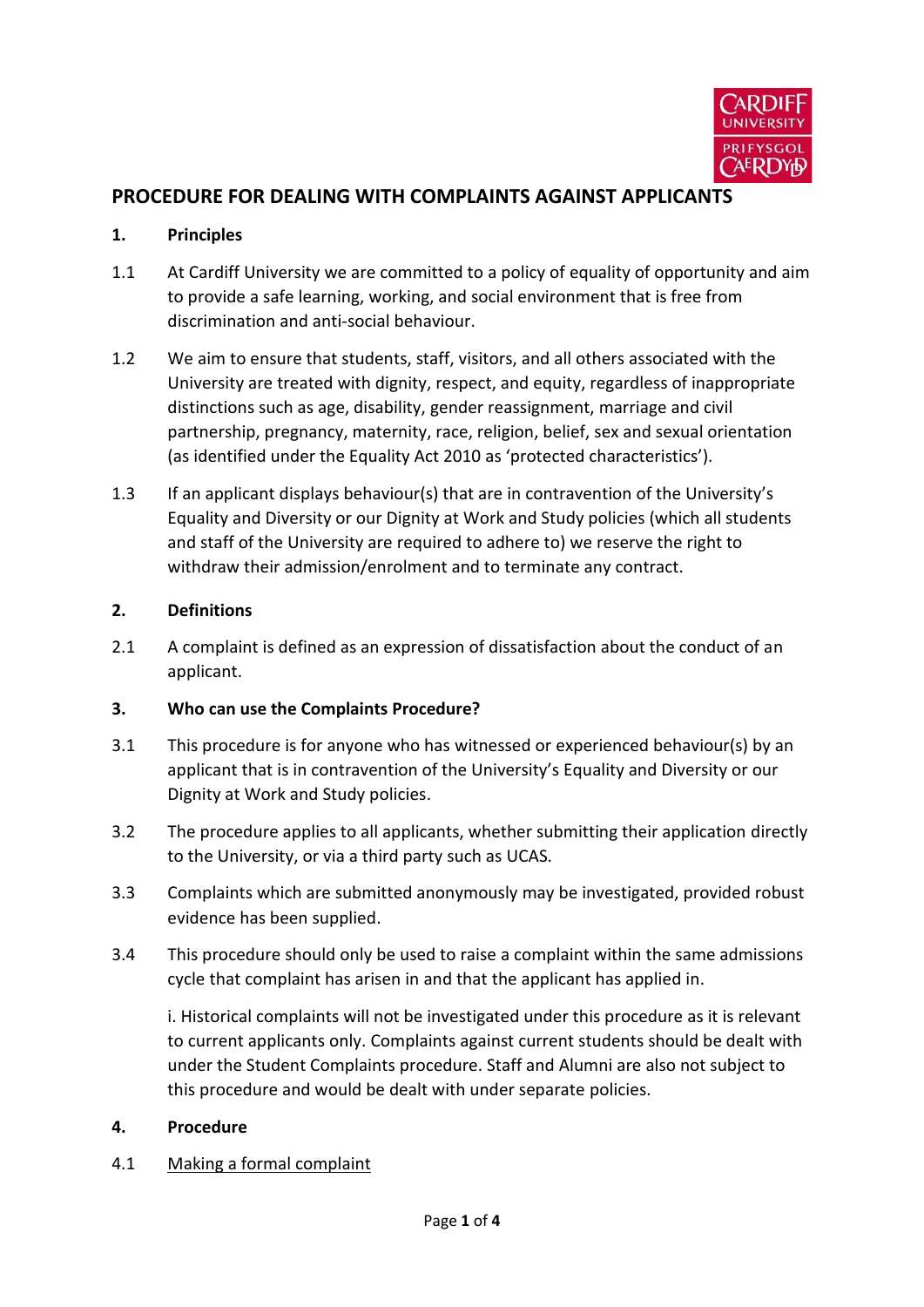i. If you wish to make a complaint against an applicant, this should be submitted in writing to the following address:

**For the attention of:** The Head of University Admissions

**Email:** [applicantappeals@cardiff.ac.uk](mailto:applicantappeals@cardiff.ac.uk) **Post:** Cardiff University McKenzie House 30-36 Newport Road Cardiff, CF24 0DE

ii. A complaint should be submitted in writing within the same admissions cycle that complaint has arisen in. Your complaint should include all the following information:

- Your name and email address;
- Name and other personal details of the applicant which will allow us to correctly identify them;
- The nature of the complaint, giving as much detail as possible;
- Any steps that have already been taken to resolve the matter;
- Any evidence to support your complaint, such as screenshots and/or links to social media posts, copies of emails, or other materials that may be deemed relevant.

iii. You will normally be informed within 5 working days that your complaint has been received and will be investigated. Due to GDPR restrictions, we are not permitted to keep you informed of the progress of the complaint, nor of the outcome of the complaint.

## **5. Admissions Review Panel**

5.1 If the complaint is accepted, an investigation will take place, led by the Head of University Admissions or nominee, with input from the Governance and Assurance Team, or other parts of the University as appropriate.

i. For the complaint to be accepted, there must be sufficient and verifiable evidence to support the complaint.

ii. If, having investigated the matter, there is evidence the complaint was vexatious or malicious in intent, this will be recorded, and the applicant notified in writing.

- 5.2 The applicant will be notified in writing (normally by email) that a complaint has been made against them and that their case is being referred to an Admissions Review Panel, inviting them to the meeting (attendance is not compulsory) and to submit any further information.
- 5.3 The Panel will comprise of the following:
	- Pro Vice Chancellor (Student Experience & Academic Standards)- Chair\*;
	- Member/s of the Academic School/s and/or College responsible for the programme of study;
	- Head of Admissions or nominee;
	- Member of Governance and Assurance;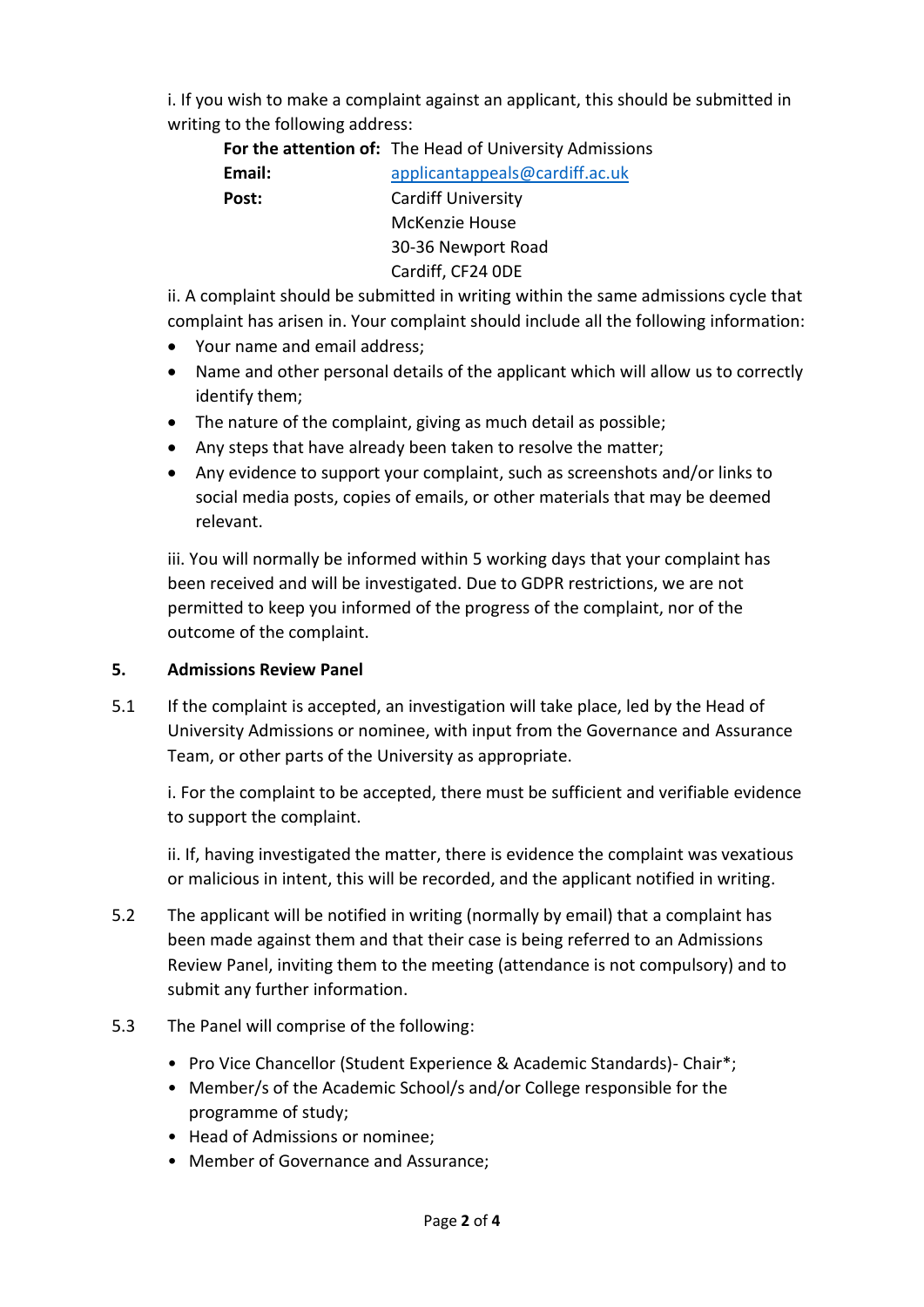- Member of Race Equality Supervisory Group, where appropriate;
- Member of Student Support and Welfare Services;
- Member of Student Cases, where appropriate;
- Head of University Residences (or nominee), where appropriate;
- Placement coordinators and/or providers, where appropriate.

*\* Where the Pro Vice Chancellor (Student Experience & Academic Standards) is not able to attend, the Panel will be chaired by another senior member of the University nominated by the Pro Vice Chancellor in their absence.*

- 5.4 The Panel will have the discretion to invite other members of the University to join the Panel in an advisory capacity, where appropriate.
- 5.5 The Panel may request additional external legal or specialist advice.
- 5.6 The Panel will be serviced by the Admissions Office.
- 5.7 Factors which the Panel may take into account include the following:

a) The nature of the complaint and any potential breaches of legislation (including the Equality Act 2010).

b) How long ago the incident(s) took place.

c) Any pattern of behaviour.

d) Any mitigating circumstances including whether the applicant's circumstances have changed since the incident.

5.8 The possible outcomes of the meeting of the Panel include:

a) to confirm the offer stands as made to the applicant;

b) to confirm an amendment to an offer of a place to the applicant. This may include further conditions and/or adjustments to a programme of study (including the mandatory completion of Equality and Diversity or Unconscious Bias training);

c) to request further information/evidence from the applicant, the complainant, and/or appropriate services;

d) to confirm withdrawal of an offer or termination of the place including details of why this decision has been made.

Applicants will normally be informed in writing within 5 workings days of the Admissions Review Panel of the outcome of the meeting unless further information/advice is required. In the circumstance that further information/advice is required, the applicant will be notified and will, if possible, be given an indication of when an outcome may be issued.

5.9 The decision of the Panel is final. There is no right of appeal against the decision of the Panel except in the event that new advice or information is provided by a relevant party which was not available at the time of the decision.